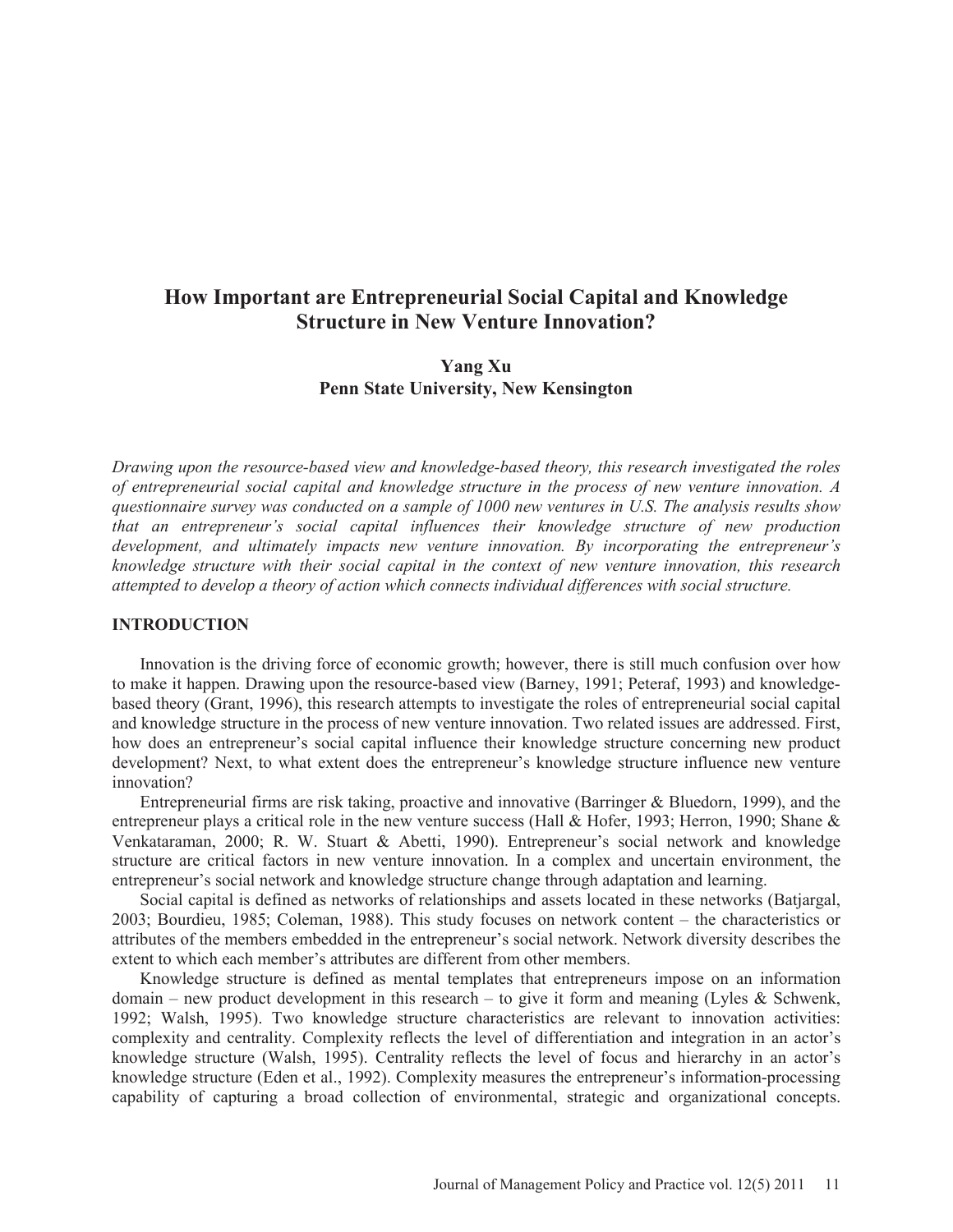Centrality measures the entrepreneur's tendency to centralize a strategy frame around a few core concepts. This study focuses on these two characteristics of knowledge structure.

Drawing upon the representative works on innovation, social capital and organization learning, next I derived a series of hypotheses linking entrepreneurial social capital, knowledge structure, and new venture innovation, followed by the methodology and data analysis, and ended with the discussion.

#### **HYPOTHESES DEVELOPMENT**

Social network has significant impacts on outcomes such as the performance of new ventures (Baum, Calabrese, & Silverman, 2000; T. E. Stuart, 2000), organizational learning (Anand & Khanna, 2000; Kale, Singh, & Perlmutter, 2000; Kraatz, 1998; Oliver, 2001), and innovation (Powell, Koput, & Smith-Doerr, 1996; Shan, Walker, & Kogut, 1994). In a diverse network, knowledge and information are dispersed among the actors embedded in the network. When knowledge is broadly distributed, the entrepreneur obtains non-redundant information, knowledge, and resources from various social and business relations. This information diversity enhances their comprehension of a business context or phenomenon from multiple perspectives. Their knowledge structures become more complex during this process of outsourcing cognitive tasks to diverse information connections.

However, diverse information and knowledge assimilated from different business ties may create information overload. Through gradual learning over time, the entrepreneur is more likely to develop a hierarchical knowledge structure to process these diverse information and knowledge. This hierarchical knowledge structure entails a clear distinction between the core concepts and the peripheral concepts (Carley & Palmquist, 1992). Consequently, a diverse social capital enhances the entrepreneur's knowledge structure centrality. In a diverse network, entrepreneurs tend to centralize their strategy frame around a few core concepts in order to process efficiently a broad collection of environmental, strategic and organizational concepts.

Simultaneously, thinking drives strategy making. Networking is a key strategic action and a process of an individual's interacting with the environment. The entrepreneur's knowledge structure influences their networking process. An entrepreneur actively establishes ties through which information and aid flow (Baron & Markman, 2003; Shane & Stuart, 2002). Those with a more complex mental model are able to collect more information from the environment and process the information. In complex situations, the more complex the cognitive structure is, the more accurate the perception is, and the more effective the behavior is (Bartunek, Gordon, & Weathersby, 1983). However, information overload may hinder the actor's ability to make effective decisions. Entrepreneurs with a more centralized knowledge structure are more efficient to establish a diverse social network because they are able to differentiate the key business ties from the other business ties for the peripheral factors.

**Hypothesis 1a**: The diversity of an entrepreneur's social capital is associated positively with their knowledge structure complexity.

**Hypothesis 1b**: The diversity of an entrepreneur's social capital is associated positively with their knowledge structure centrality.

The process of new venture innovation is influenced by the entrepreneur's knowledge structure through which they acquire, store, transform, and use information. As a mental template, the entrepreneur's knowledge structure guides their strategic actions (Walsh, 1995). During the process of interacting with a technology, actors' mental templates help them construct different interpretations of the technology (Bijker, Pinch, & Hughes, 1990; Bloomfield, 1986; Woolgar, 1981). A technical system is operated by different social systems such that ultimately the design of work depends on human choices about how best to optimize the fit between the technical and social systems (Thompson, 1967). Human understandings and mental models influence the ways in which the technologies function. There is no objective "real" organization or technology independent of the mental templates of the people involved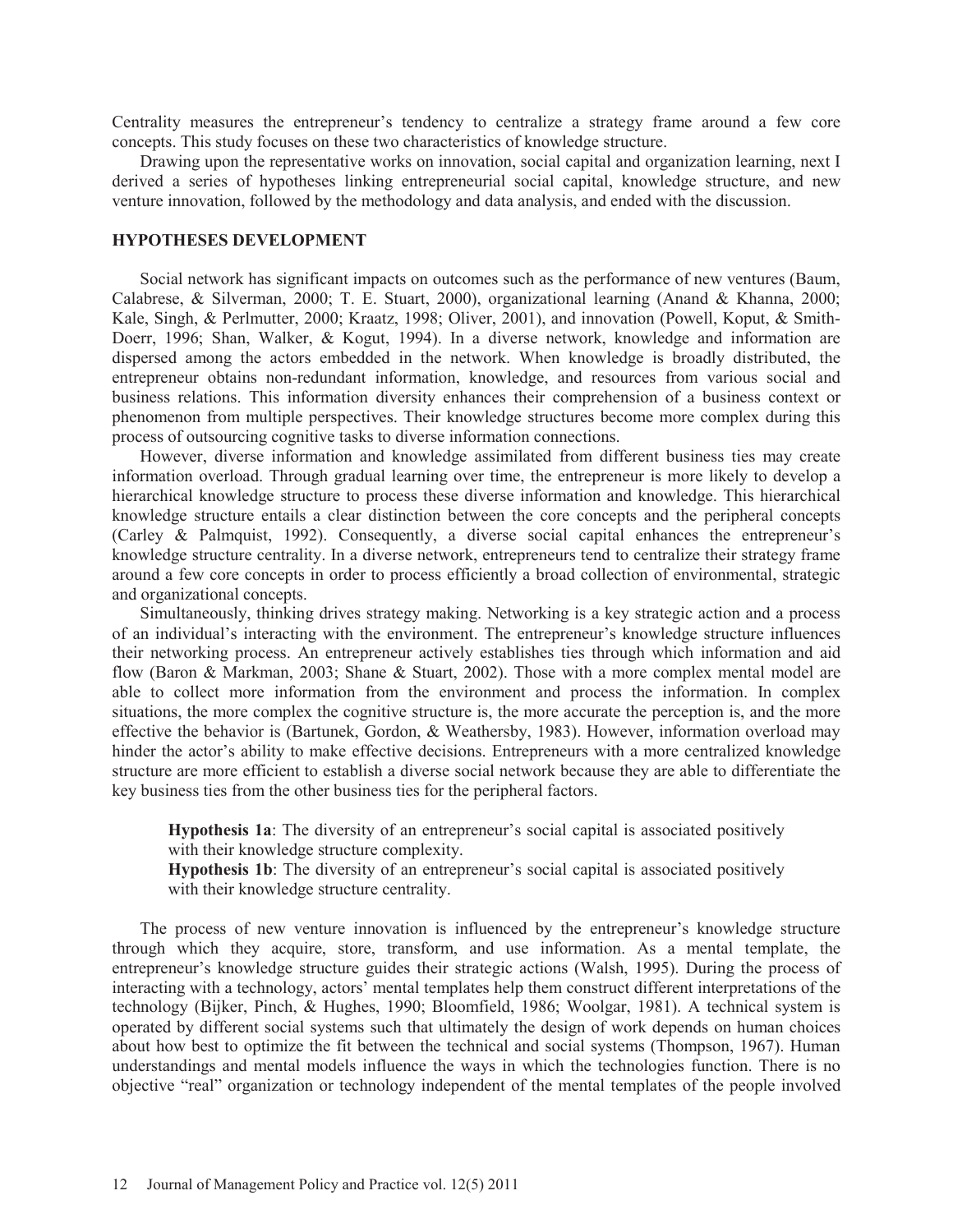(Weick, 1979). Actors' mental model plays an important role in decisions about technological innovation (Swan, 1995, 1997).

In new venture innovation, the entrepreneur's knowledge structure influences the process of receiving information, seeking reference points, and establishing work routines. Entrepreneurs collectively construct organized knowledge about an information environment – new product development in this study – that enables interpretation and action in that environment. They continuously assimilate information and knowledge from the others they interact with. As learning depends on experimentation and feedback, learning opportunities tend to be local to previous knowledge (Teece, Pisano, & Shuen, 1997). Entrepreneurs with a more diverse knowledge structure will create and select ideas with greater novelty than those with access to a more narrow pool of knowledge. Meanwhile, entrepreneurs with complex knowledge structure are more alert to various types of information and other external influences. They are paying more attention to the different reference firms, and are less constrained by the stable routines. Diverse reference points and flexible work routines drive the entrepreneur to select the most creative ideas that will be advanced into innovations in new areas.

At the same time, the entrepreneur with a more centralized knowledge structure selectively receives certain information and knowledge relevant to the core concepts and peripheral concepts. This efficiency enhances the actor's ability to assimilate more information and knowledge to explore new productive resources. Meanwhile, since the entrepreneur can differentiate core factors from peripheral factors, this hierarchical knowledge structure enables them to imitate diverse reference companies for different factors. Furthermore, this information-processing efficiency enhances their ability of noticing the environmental changes and being less constrained by the existing organizational routines.

**Hypothesis 2a**: The entrepreneur's knowledge structure complexity is associated positively with the new venture's degree of innovativeness.

**Hypothesis 2b**: The entrepreneur's knowledge structure centrality is associated positively with the new venture's degree of innovativeness.

## **METHODOLOGY**

#### **Sample and Survey Design**

A survey was conducted on a sample of 1000 new ventures in U.S. Participants were recruited directly by sending out the paper questionnaires addressing the owner of the firm followed up with telephone calls. Owner's contact information was obtained from the Hoover's Company Database. I employed four criteria when developing the mailing list. First, I selected new ventures from multiple technology industries to increase the findings' generalizability. These industries are chemicals, computer hardware and software, consumer products manufacturing, electronics, industrial manufacturing, pharmaceuticals, telecommunications equipment. Second, I restricted the remaining sample to firms 10 years of age or younger in this study. Different age ranges have been used in the previous literature, such as 12 (Covin, Slevin, & Covin, 1990), 8 (McDougall, 1989; S. A. Zahra, 1996) , and 6 years (Shaker A Zahra, Ireland, & Hitt, 2000). By the age of five, many startups have become extinct if they have failed to build strong market positions; meanwhile, older companies (up to the age of 12) have survived the liability of newness but have not become established firms (Bantel, 1998). Given the need to include enough samples in the mail survey, I used only firms 10 years of age or younger. Third, the potential sample was required to be an independent business, rather than a subsidiary, a division of another firm, or a unit of a conglomerate. Otherwise, the startup's social capital and innovation is attributed to decisions made by the parent firm rather than the entrepreneur. Fourth and finally, only firms with fewer than 500 employees were allowed to be in the sample.

The original questionnaire was revised based on the feedback from industry experts and two pilot tests. To encourage participation and valid responses, the introduction script of the questionnaire emphasized the potential benefits of this project to the entrepreneurs themselves. If any respondent request, I would send them an analysis report about comparing his/her knowledge structure and social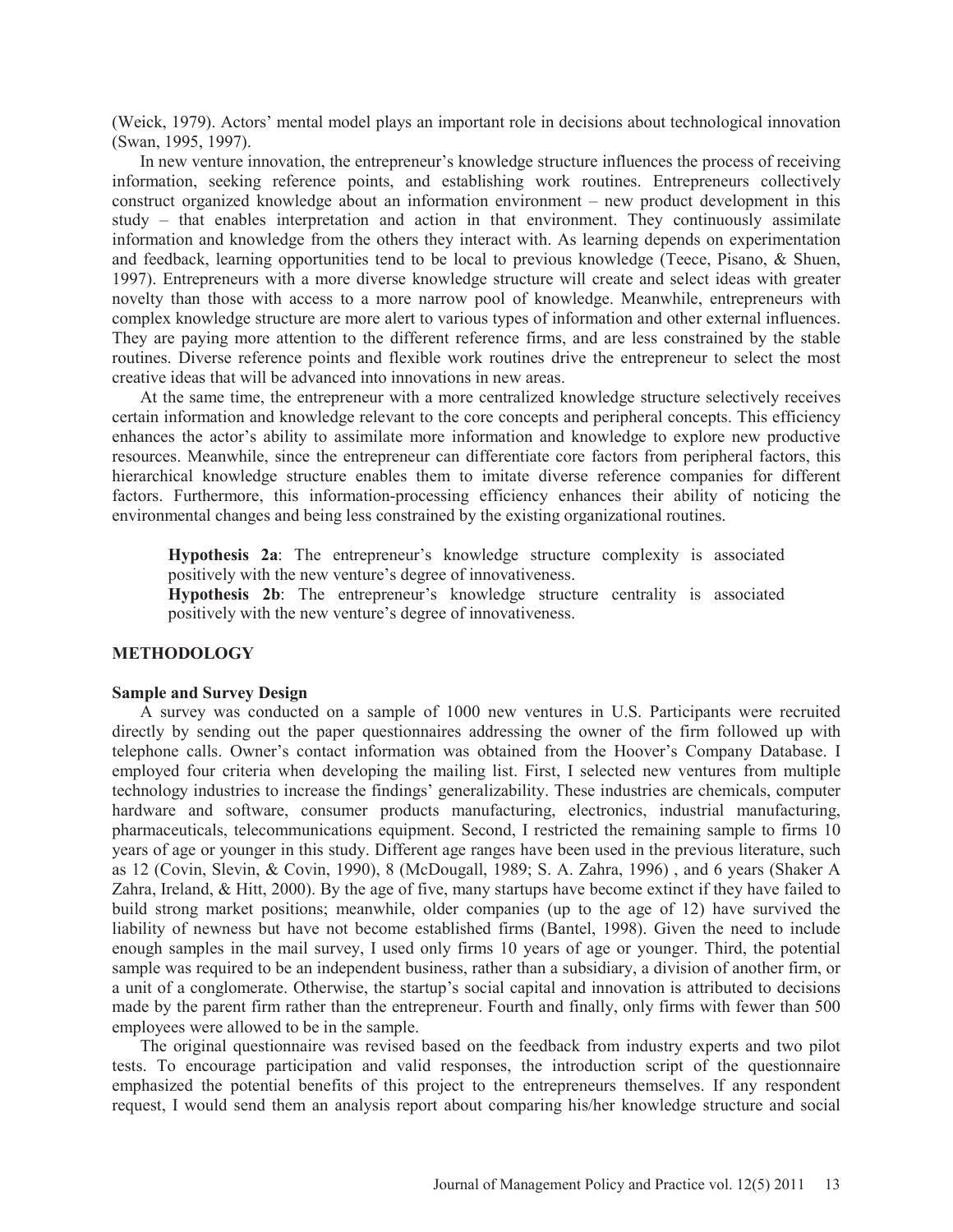capital with those of others as well as their effects on new venture innovation. Approximately 1000 technology U.S. new ventures were contacted during the period between August 2006 and January 2008. 151 firms could not be reached, in spite of checking their address data. As a result, 849 firms were reached by mail. Among these 849 firms, 89 completed the full six-page questionnaire. Among the 89 respondents that completed the questionnaire, 70 are the founders of their businesses.

#### **Variables Operationalization**

Following previous literature (Autio, Sapienza, & Almeida, 2000; Eisenhardt & Schoonhoven, 1990; Smith, Collins, & Clark, 2005), I developed a two-item scale to measure the degree of innovativeness. The respondents were asked to indicate their degree of agreement with the following statements using a five-point Likert scale ranging from 1 to 5 (Scale 1–5: Strongly Agree–Strongly Disagree): (1) We used all existing knowledge to build the first product, service or technology. (2) We synthesized existing knowledge to produce our first product, service or technology. The cronbach alpha 0.8905 supported the internal consistency validity of this two-item scale.

Social capital is measured by the position generator method. This methodology captures occupational or positional characteristics of network alters, and enables one to collect data on strong and weak ties simultaneously (Lin, 2001). The position generator methodology has been used fruitfully in the social science studies (Batjargal, 2003; Belliveau, O'Reilly, & Wade, 1996; Lin & Dumin, 1986) because it allows the respondents to summarize their social contacts in each occupation, and report the tie strength simultaneously. This method is *theoretically meaningful* because occupation plays an important role in modern societies. A person's occupation indicates their social resources. People who know others in a wide variety of occupations can access the broader range of various resources. Researchers can measure the network diversity with the position generator by counting up the number of different kinds of occupations in which a person knows someone. Using this methodology, I measured the entrepreneur's access to occupational positions through social relationships. These social ties are critical for them to seek advice, obtain funding, establish cooperative relationships, and promote their products or services.

A table was presented in which 18 types of occupations are listed in rows, and three types of tie strength (Relatives, Friends, Acquaintances) are placed in columns (Lin & Dumin, 1986; Lin, Fu, & Hsung, 2001). The respondents were asked to indicate how many people were in each cell. I developed the following eighteen types of occupations based on the research of numerous previous studies (Batjargal, 2003; Belliveau, et al., 1996; Cooke & Wills, 1999; Dakhil & Clercq, 2004; Erickson, 2004; Lin & Dumin, 1986; Lin, et al., 2001; Van der Gaag & Snijders, 2004): (1) Professionals in universities, research institutes and government labs; (2) Professionals in trade associations and industry associations; (3) Managers of large banks, venture capital firms or other financial institutions; (4) Other staff members of large banks, venture capital firms or other financial institutions; (5) Managers of medium and small banks, venture capital firms or other financial institutions; (6) Other staff members of medium and small banks, venture capital firms or other financial institutions; (7) Owners or managers of large firms in your own industry; (8) Other staff members of large firms in your own industry; (9) Owners or managers of medium and small firms in your own industry; (10) Other staff members of medium and small firms in your own industry; (11) Owners or managers of large firms in different industries; (12) Other staff members of large firms in different industries; (13) Owners or managers of medium and small firms in different industries; (14) Other staff members of medium and small firms in different industries; (15) High-rank official in local governments; (16) Middle- and low-rank official in local governments; (17) High-rank official in ministries and agencies; (18) Middle- and low-rank official in ministries and agencies.

Next I used the Entropy index (Hoskisson, Hill, & Kim, 1993; Jacquemin & Berry, 1979; Palepu, 1985) to measure the diversity of social capital.

The diversity of social capital measures the degree to which an egocentric network contains alters from diverse occupations. The entropy measure measures the degree of dispersion of business ties in various occupations by multiplying a weight variable  $ln(1/p_i)$ .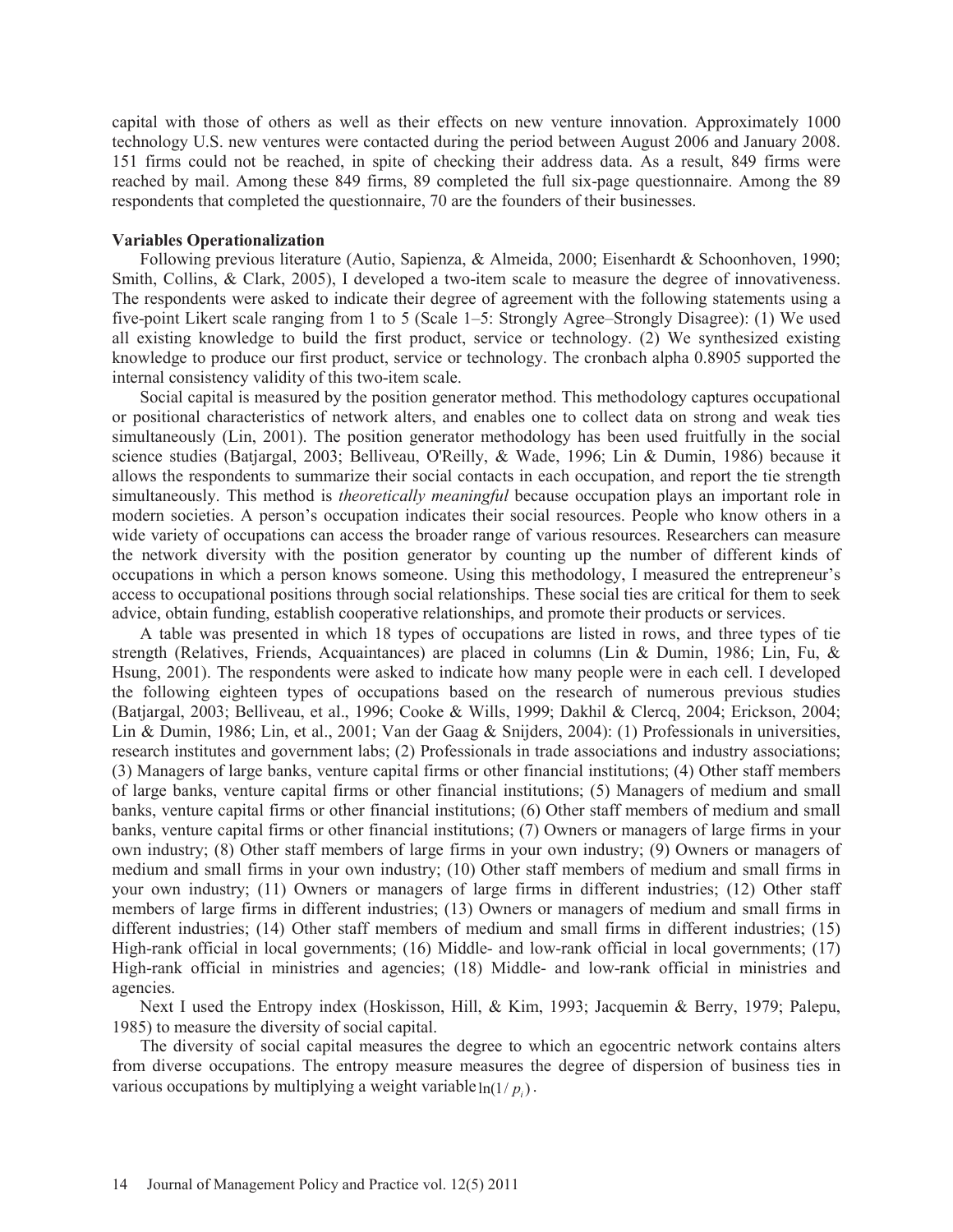$Entropy Measure = \sum_{i} [p_i \times \ln(1/p_i)]$ 

where *Pi* is defined as the proportion of occupation *i*'s business contacts in all business ties and  $\ln(1/p_i)$  is the weight for each occupation *i*.

Knowledge structure is measured by using the causal mapping methodology (Axelrod, 1976). Causal maps are representations of individuals (or groups) beliefs about causal relations. To construct a causal map, the first step is to develop a pool of constructs by conducting a review of relevant literature. In the second step, have each subject select a fixed number of constructs by identifying items from a constant pool of constructs. Finally, construct the causal map of each individual subject by having them assess the influence of each of their selected constructs on their other selected constructs. In this study, to improve the validity of knowledge structure measures and expedite the mapping process, the questionnaire asked the respondents to construct the causal relations between identified concepts directly. From a list of concepts generated from the innovation literature, each respondent selected the concepts they think important for new venture innovations, and established the causal relationship between these concepts. This is an efficient and effective way to capture each respondent's mental map of new venture innovation. I input each causal map matrix into the UCINET software (Borgatti, Everett, & Freeman, 2002) to compute the centrality and complexity measures of entrepreneurial knowledge structures.

Built on the previous literature (Biemans, 1991; Cooper, 1984; Powell, Koput, Bowie, & Smith-Doerr, 2002; Powell, et al., 1996; Sapienza, 1992; Saxenian, 1994; Shan, et al., 1994; Slater & Narver, 1999; Todtling & Kaufmann, 2002; Tyler & Gnyawali, 2002), I generated the following concepts: (1) Anticipate customers needs; (2) Building market share; (3) Encourage customer retention; (4) Appropriate response to target market growth projections; (5) Product builds on firms technological competencies; (6) Coordination of design specifications with operations; (7) Parallel development efforts across divisions; (8) Satisfy customers needs; (9) Competitors innovation activities; (10) Competitors cost advantage; (11) Speed of competitor response; (12) Anticipate competitors moves; (13) Consistent investment in R&D; (14) Existing capabilities to develop new products/services; (15) Potential to patent new products/designs; (16) Coordination between manufacturing and R&D; (17) Flow of market information between units; (18) Venture capital involvement; and (19) Joint research and development with business partners and/or research institutes.

Complexity of the mental model is measured by the density of a causal map. The density of a causal map refers to the ratio of causal links to the total number of constructs in the causal map (Eden, Ackermann, & Cropper, 1992). A higher ratio indicates that the entrepreneur's causal map is densely connected and supposes a higher level of complexity.

$$
C_{complexity} = \frac{links}{constraints}
$$

I used the established measure of centrality (Eden, et al., 1992) to calculate the degree centrality of each chosen concept and gives the overall causal map centralization. Centrality of each concept in the causal map was measured by adding the total number of concepts to which a specific concept in the map is linked either directly or indirectly. Each successive layer of concepts was assigned a diminishing weight. The centrality of a concept is the weighted average length of all the total paths that link it to other concepts in the map. The centrality of the causal map is the centrality of the most central concept minus the centrality of all other concepts in the map scaled by the total number of possible links between the concepts in the map (Borgatti, et al., 2002; Freeman, 1979).

$$
C_{\text{Centrality}} = \frac{\sum_{i=1}^{n} [C_{\text{Centrality}}(p^*) - C_{\text{Centrality}}(p_i)]}{\max \sum_{i=1}^{n} [C_{\text{Centrality}}(p^*) - C_{\text{Centrality}}(p_i)]}
$$

$$
C_{\text{Centrality}}(p_i) = \sum_{i=1}^{n} a(p_i, p_k)
$$

where  $a(p_i, p_k) = 1$  if and only if  $p_i$  and  $p_k$  are connected by a line; 0 otherwise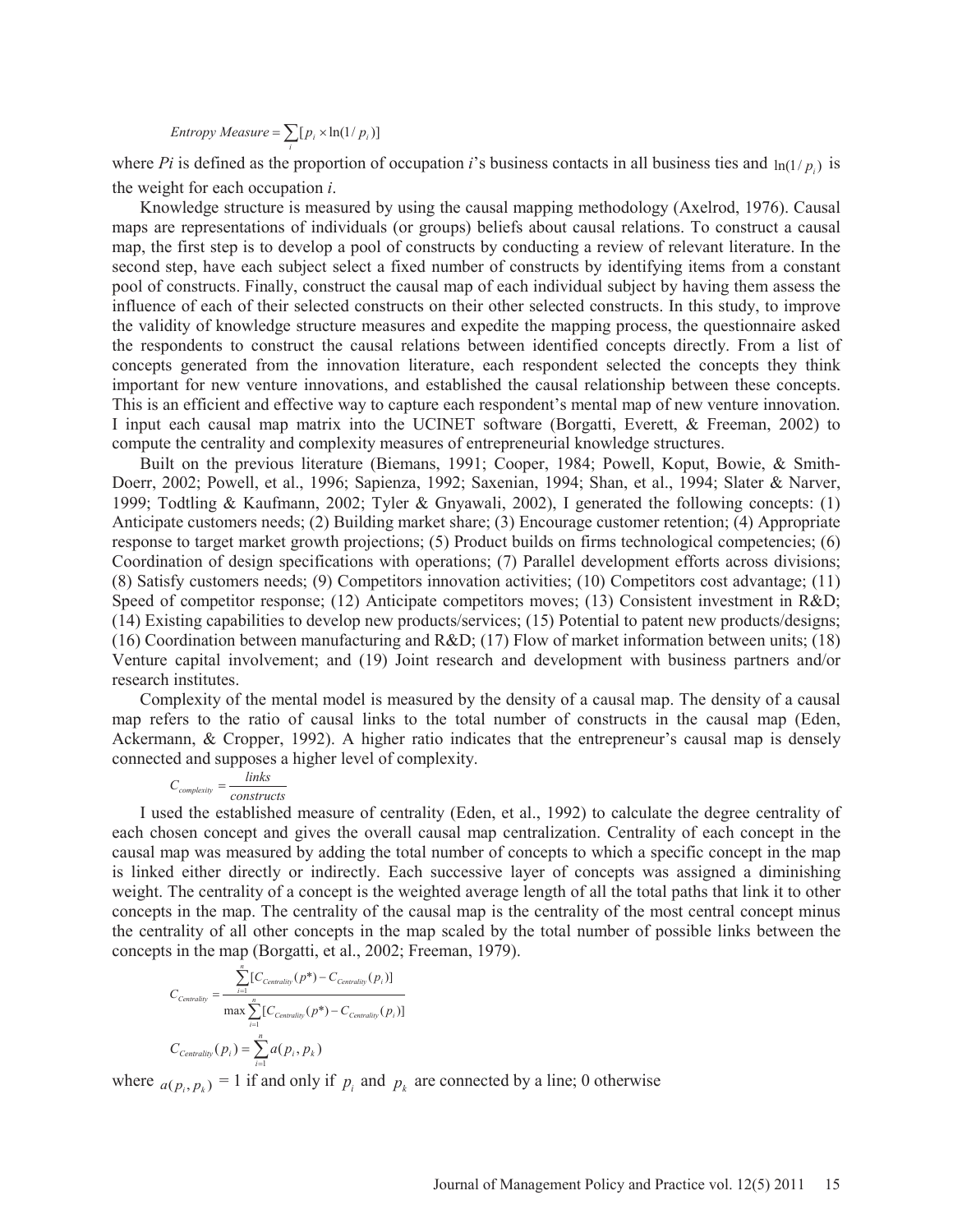$C_{\text{Centrality}}(p^*)$  = largest value of  $C_D(p_i)$  for any concept in the map, and  $\max_{i=1}^n [C_{\text{Centrality}}(p^*) \max \sum_{i=1}$  [ $C_{Centrality}(p^*)$  –  $C_{Centrality}(p_i)$ ] = the maximum possible sum of differences in point centrality for a map of *n* concepts.

#### **Control Variables**

In the questionnaire, respondents were asked to report age, gender, level of education, level of involvement in social activities, length of working experience, level of ownership, and startup experience. Numerous previous studies have shown that these factors play significant roles in new venture innovation. Among all these variables, the level of involvement in social activities is noteworthy. Since the respondents were asked to report their business ties, it is essential to control their level of participation in social activities at the aggregate level. They are asked to indicate the level of involvement (minimal, regular and heavy) for seven types of organization/club/group (Professional association, Trade association, Alumni association, Athletic club, Political party, Religious group, and Other).

In addition, the questionnaire asked the respondents to report the industry, size, and history of the firm as well as the proportion of R&D expenditure in its annual sales. The following questions are asked in the survey to obtain these control variables: (1) When was your company founded? (2) Number of current employees; (3) On average, how much is invested annually by your company in R&D as a percentage of sales?

#### **RESULTS AND IMPLICATIONS**

|   |                                             | Mean         | s.d.          | 1        | $\overline{2}$  | 3             | $\overline{4}$ | 5                 | 6       | 7        | 8              | 9        | 10           | 11                       | 12   | 13      | 14      |
|---|---------------------------------------------|--------------|---------------|----------|-----------------|---------------|----------------|-------------------|---------|----------|----------------|----------|--------------|--------------------------|------|---------|---------|
|   | Degree of<br>innovativeness                 | 2.129        | 0.992         |          |                 |               |                |                   |         |          |                |          |              |                          |      |         |         |
|   | Knowledge structure<br>centrality           | 0.178        | 0.145         | $-.114$  |                 |               |                |                   |         |          |                |          |              |                          |      |         |         |
| 3 | Knowledge structure<br>complexity           | 0.581        | 0.621         |          | $-212$ $712***$ |               |                |                   |         |          |                |          |              |                          |      |         |         |
| 4 | Social capital<br>diversity                 | 1.086        | 0.559         | .095     | .148            | $.351**$      |                |                   |         |          |                |          |              |                          |      |         |         |
|   | 5 Firm size                                 |              | 20.229 39.002 | $-.097$  | $-.056$         | $-.046$       | $-.110$        |                   |         |          |                |          |              |                          |      |         |         |
|   | 6 Firm history                              | 11.464 6.103 |               | $-.039$  | .118            | .142          | $-.059$        | .019              |         |          |                |          |              |                          |      |         |         |
|   | 7 R&D investment                            | 3.580        | 2.452         | .037     | $.234\dagger$   | .178          | .074           | $-.030$           | $-.033$ |          |                |          |              |                          |      |         |         |
| 8 | Participation in social 3.529<br>activities |              | 2.198         | .068     | $-.095$         | .105          | $.367**$       | .057              | $-.170$ | $-.189$  |                |          |              |                          |      |         |         |
|   | 9 Age                                       | 4.043        | 1.042         | .191     | $-.153$         | $-.116$       | $-.200$        | .053              | .443*** | $-.168$  | $-.124$        |          |              |                          |      |         |         |
|   | 10 Gender                                   | 1.129        | 0.337         | $-.007$  | $.226\dagger$   | .122          | .085           | $-.135$           | .031    | $-.057$  | $-.171$        | $-.264*$ |              |                          |      |         |         |
|   | 11 Education                                | 3.429        | 2.352         | $-.089$  | $.280*$         | $.315**$      | $-.045$        | .210 <sup>†</sup> | $-.145$ | .289*    | $-.046$        | $-.247*$ | .112         |                          |      |         |         |
|   | 12 Working experience                       | 19.514 9.930 |               | .061     | $-.058$         | $-.208+$      | $-.115$        | .185              | .178    | $-.089$  | $-.201\dagger$ | .498***  | $-163 - 143$ |                          |      |         |         |
|   | 13 Industry dummy                           | 0.662        | 0.477         | $-.303*$ | $.254*$         | $.231\dagger$ | $-.197$        | .113              | .195    | $.364**$ | $-.082$        | $-.118$  |              | $-.179$ $.314**$ $-.091$ |      |         |         |
|   | 14 Ownership                                | 9.043        | 3.141         | .124     | .116            | .035          | .040           | $-.295*$          | .151    | $-.158$  | $-.270*$       | $-.054$  | .132         | $-.056$                  | .012 | $-.040$ |         |
|   | 15 Startup experience<br>Dummy              | 0.500        | 0.504         | .044     | $-.037$         | $-.072$       | $-.064$        | $-.092$           | $-.024$ | .111     | $-.046$        | .180     |              | $-.043-.281*$            | .119 | $-259*$ | $-.005$ |

## **TABLE 1 PEARSON CORRELATIONS<sup>a</sup>**

 $a_{\text{N}} = 70$ 

 $\uparrow p$  < .1 (two-tailed) \* *p* < .05 (two-tailed) \*\* *p* < .01 (two-tailed) \*\*\* *p* < .001 (two-tailed)

I used general least squares modeling to analyze the data. The model I used to test hypotheses 1a and 1b is represented by the following equation:  $y_i = x_i \beta + \varepsilon_i$  where  $y_i$  is the knowledge structure property of respondent i;  $x_i$  is a vector of characteristics of new venture  $i$ , including the independent variables and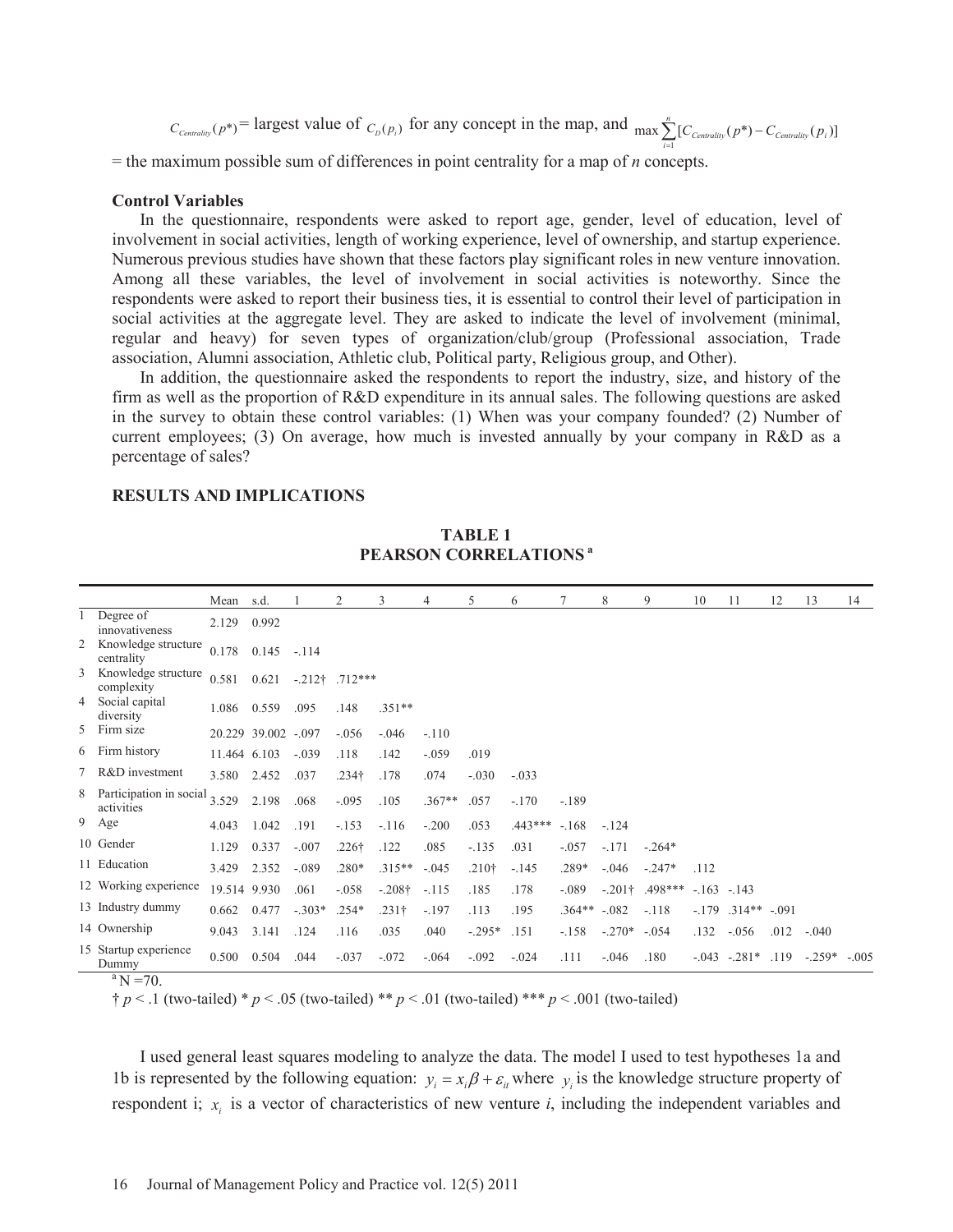control variables; and  $\varepsilon$  is an error term. The model I used to test hypotheses 2a and 2b is represented by the following equation:  $y_i = x_i \beta + \varepsilon_i$  where  $y_i$  is the degree of innovativeness of new venture *i*;  $x_i$  is a vector of characteristics of new venture *i*, including the independent variables and control variables; and  $\epsilon_i$  is an error term.

Table 1 presents the descriptive statistics and correlation matrix of all the variables. It is noteworthy that, even without controlling any other effects, the correlation between social capital diversity and knowledge structure complexity is significant at .01 level. Knowledge structure complexity and centrality is strongly correlated, which means an actor with more complex knowledge structure is more likely to develop the ability of differentiating the core factors from the peripheral factors.

|                                    | Knowledge Structure |               | Knowledge Structure |          |  |
|------------------------------------|---------------------|---------------|---------------------|----------|--|
|                                    | Complexity          |               | Centrality          |          |  |
|                                    | Model 1             | Model 2       | Model 1             | Model 2  |  |
| (Constant)                         | $-.525$             | $-.568$       | $-.040$             | $-.046$  |  |
|                                    | (.844)              | (.746)        | (.169)              | (.161)   |  |
| Firm size                          | $-.001$             | $-.002$       | .000                | .000     |  |
|                                    | (.002)              | (.002)        | (.000)              | (.000)   |  |
| Firm history                       | .021                | .012          | .001                | $-.001$  |  |
|                                    | (.017)              | (.015)        | (.003)              | (.003)   |  |
| R&D investment                     | .029                | $-.013$       | .006                | .001     |  |
|                                    | (.041)              | (.038)        | (.008)              | (.008)   |  |
| Participation in social activities | .062                | $-.013$       | .003                | $-.007$  |  |
|                                    | (.044)              | (.044)        | (.009)              | (.010)   |  |
| Age                                | $-0.012$            | .036          | $-.029$             | $-.022$  |  |
|                                    | (.111)              | (.099)        | (.022)              | (.021)   |  |
| Gender                             | .267                | .057          | .107 <sup>†</sup>   | .078     |  |
|                                    | (.310)              | (.280)        | (.062)              | (.061)   |  |
| Education                          | .060                | $.072\dagger$ | .002                | .003     |  |
|                                    | (.047)              | (.042)        | (.009)              | (.009)   |  |
| Working experience                 | $-.008$             | $-.013$       | .001                | .000     |  |
|                                    | (.010)              | (.009)        | (.002)              | (.002)   |  |
| Industry dummy                     | .168                | $.374\dagger$ | $.083\dagger$       | $.111*$  |  |
|                                    | (.239)              | (.219)        | (.048)              | (.047)   |  |
| Ownership                          | .012                | $-.014$       | .009                | .005     |  |
|                                    | (.031)              | (.029)        | (.006)              | (.006)   |  |
| Startup experience dummy           | .079                | .157          | .032                | .042     |  |
|                                    | (.206)              | (.184)        | (.041)              | (.040)   |  |
| Social capital diversity           |                     | .638***       |                     | $.086*$  |  |
|                                    |                     | (.179)        |                     | (.039)   |  |
| $R^2$                              | .238                | .419          | .300                | .376     |  |
| ${\bf F}$                          | 1.195               | $2.46*$       | 1.638               | $2.055*$ |  |

**TABLE 2 EFFECT OF SOCIAL CAPITAL DIVERSITY ON KNOWLEDGE STRUCTURE <sup>a</sup>**

<sup>a</sup> The table gives parameter estimates; the standard error is below each parameter estimate in parentheses. N=55  $\dagger p < 0.1$  (two-tailed) \* *p* < .05 (two-tailed) \*\* *p* < .01 (two-tailed) \*\*\*  $p < .001$  (two-tailed)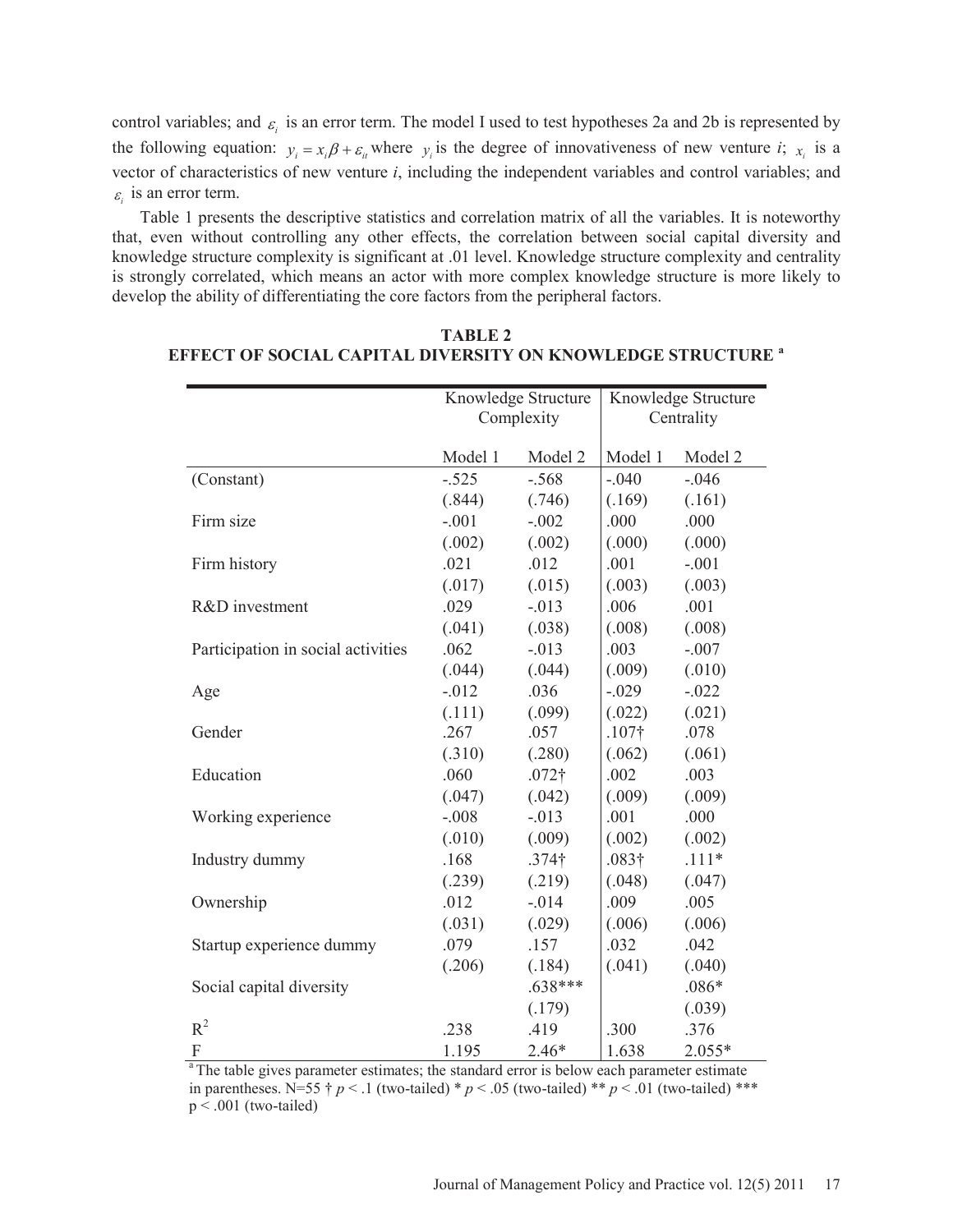Table 2 and 3 present the results from the least squares regression analysis. The models in Table 2 indicate a significant positive relationship between social capital diversity and knowledge structure complexity, so is between social capital diversity and knowledge structure centrality. Firm industry and entrepreneur's education level are marginally significant. This regression analysis supports Hypothesis 1a and 1b. The models in Table 3 indicate a weak negative relationship between knowledge structure complexity and degree of innovativeness, so is between knowledge structure centrality and degree of innovativeness. R&D investment, age, industry dummy, and ownership are also significant.

|                          | Model 1  | Model 2           | Model 3         | Model 4           |
|--------------------------|----------|-------------------|-----------------|-------------------|
| Constant                 | .121     | $-.128$           | $-.088$         | $-120$            |
|                          | (1.115)  | (1.073)           | (1.099)         | (1.076)           |
| Firm size                | .001     | .001              | .001            | .001              |
|                          | (.003)   | (.003)            | (.003)          | (.003)            |
| Firm history             | $-.030$  | $-.019$           | $-.028$         | $-.022$           |
|                          | (.023)   | (.023)            | (.023)          | (.023)            |
| R&D investment           | $.138*$  | $.151**$          | $.152**$        | $.157**$          |
|                          | (.057)   | (.055)            | (.057)          | (.055)            |
| Participation in social  |          |                   |                 |                   |
| activities               | .079     | .109 <sup>†</sup> | .087            | .100 <sup>†</sup> |
|                          | (.059)   | (.058)            | (.058)          | (.059)            |
| Age                      | $.347*$  | $.330*$           | $.315*$         | $.315*$           |
|                          | (.154)   | (.147)            | (.152)          | (.149)            |
| Gender                   | .240     | .328              | .438            | .407              |
|                          | (.407)   | (.391)            | (.415)          | (.403)            |
| Education                | $-.004$  | .011              | .010            | .008              |
|                          | (.061)   | (.059)            | (.060)          | (.059)            |
| Experience               | $-.003$  | $-.008$           | $-.002$         | $-.006$           |
|                          | (.014)   | (.013)            | (.014)          | (.014)            |
| Industry dummy           | $-.767*$ | $-.759*$          | $-.671*$        | $-.734*$          |
|                          | (.317)   | (.289)            | (.315)          | (.292)            |
| Ownership                | .066     | $.085*$           | $.082\dagger$   | $.091*$           |
|                          | (.044)   | (.040)            | (.044)          | (.041)            |
| Startup experience dummy | $-.313$  | $-.292$           | $-.277$         | $-.302$           |
|                          | (.276)   | (.253)            | (.271)          | (.254)            |
| Knowledge structure      |          |                   |                 |                   |
| complexity               |          | $-394$ †          |                 | $-.197$           |
|                          |          | (.200)            |                 | (.307)            |
| Knowledge structure      |          |                   |                 |                   |
| centrality               |          |                   | $-1.819\dagger$ | $-1.227$          |
|                          |          |                   | (1.032)         | (1.453)           |
| $R^2$                    | .257     | .322              | .300            | .332              |
| F                        | 1.602    | $2.102*$          | 1.788†          | 1.984*            |

| <b>TABLE 3</b>                                                    |
|-------------------------------------------------------------------|
| <b>EFFECTS OF KNOWLEDGE STRUCTURE ON NEW VENTURE INNOVATION a</b> |

<sup>a</sup>The table gives parameter estimates; the standard error is below each parameter estimate in parentheses.  $63 \leq N \leq 66$ 

 $\uparrow p$  < .1 (two-tailed) \* *p* < .05 (two-tailed) \*\* *p* < .01 (two-tailed) \*\*\* *p* < .001 (two-tailed)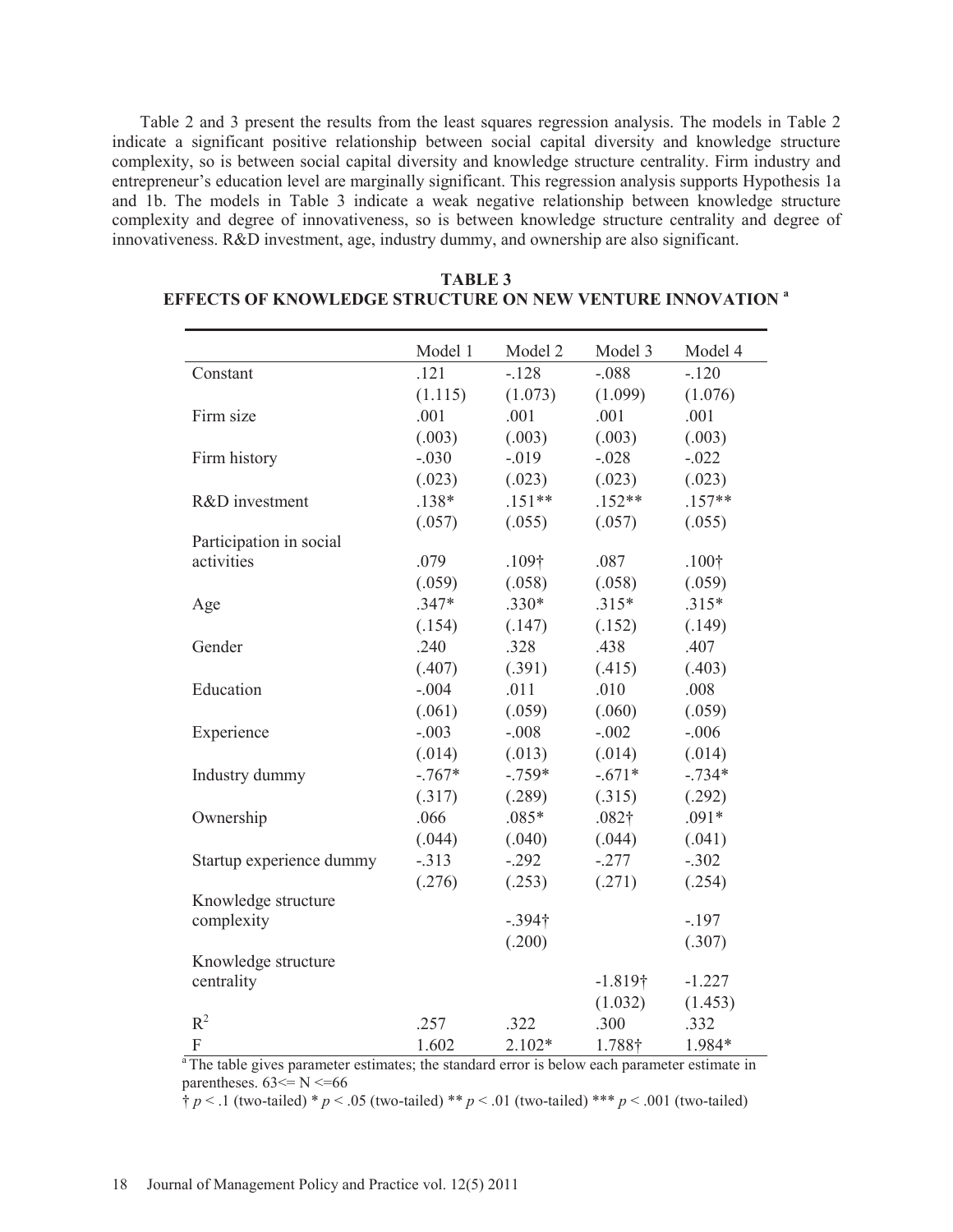The analysis results are consistent with Hypothesis 1a and 1b. An entrepreneur's social capital influences their knowledge structures of new venture innovation. However, a negative, instead of positive, relationship between knowledge structure complexity and centrality and degree of innovativeness was found significant. The possible explanation is that some respondents' firms are operating in the traditional manufacturing industries. Although technologies are involved in the manufacturing process, these new ventures had to explore new knowledge domains to produce their first product, service or technology in these mature industries. Conversely, in the emerging high-technology industries, new ventures can survive by leveraging existing knowledge and technologies. Both the correlation matrix and Table 3 provided evidence that industry dummy is negatively correlated with degree of innovativeness. The implication is that high-technology startups tend to rely on existing knowledge bases to develop product, services, or technologies; whereas new ventures in the traditional manufacturing industries tend to explore new knowledge domains to develop their businesses. Moreover, knowledge structure complexity is positively correlated with industry dummy. In the high-technology industries, entrepreneurs tend to have a more complex mental model. The combined effect of these two correlations significantly influences the analysis results of this study. Furthermore, because the respondent is the sole data source for both independent variables and dependent variable, common method variance (Avolio, Yammarino, & Bass, 1991; Podsakoff & Organ, 1986) could introduce spurious correlation between the variables. Future research could address this issue by focusing on a single industry or use objective measures of firm innovativeness.

### **DISCUSSION**

#### **Contributions**

This research extends several sets of literature – organization theory and new venture innovation, as does organizational research methodologies.

Entrepreneurs' social capital influences their knowledge structure of new product development. In a diverse social network, actors' knowledge structure tends to be more complex, and more centralized. This finding highlights the importance of entrepreneurs' social networking activities. When uncertainty is high, entrepreneurs should turn to different contacts to seek advice, establish cooperative relationships, and obtain funding. These business contacts not only provide external resources to the entrepreneurs, but also influence positively their internal knowledge structure. This reinforcing effect of social capital helps the formation of innovation networks. This finding also implies that the networking activities between different industries and regions could benefit the participants' knowledge structures.

Moreover, this research contributes to a richer understanding of the sources and process of new venture innovation. The analysis results suggest that entrepreneur's knowledge structure appear to influence the innovation process. By incorporating the entrepreneur's knowledge structure with their social capital in the context of new venture innovation, this paper attempts to develop a theory of action which connects individual interests with social structure (Poole & Vandeven, 1989). In addition, empirical measures of latent constructs, such as entrepreneur's knowledge structure characteristics, were developed. This empirical study improves on prior research by including measures of knowledge structure that are comparable across entrepreneurs.

## **Limitations and Directions for Future Research**

Despite the contributions this research is expected to make, several unanswered questions remain, providing important directions for future research. First, there might be an interaction between actors' knowledge structures and social capital in the context of new venture innovation. Future research could examine this interactive effect. Second, if technology startups could be traced over time, a longitudinal study could examine the dynamic innovation process. Third, future research could conduct comparative research across industries as well as across countries. Fourth, high-technology regions play a leading role in technological innovations. Future research could target the technology startups in these regions such as the Silicon Valley of California and Research Triangle Park of North Carolina. Regional competitiveness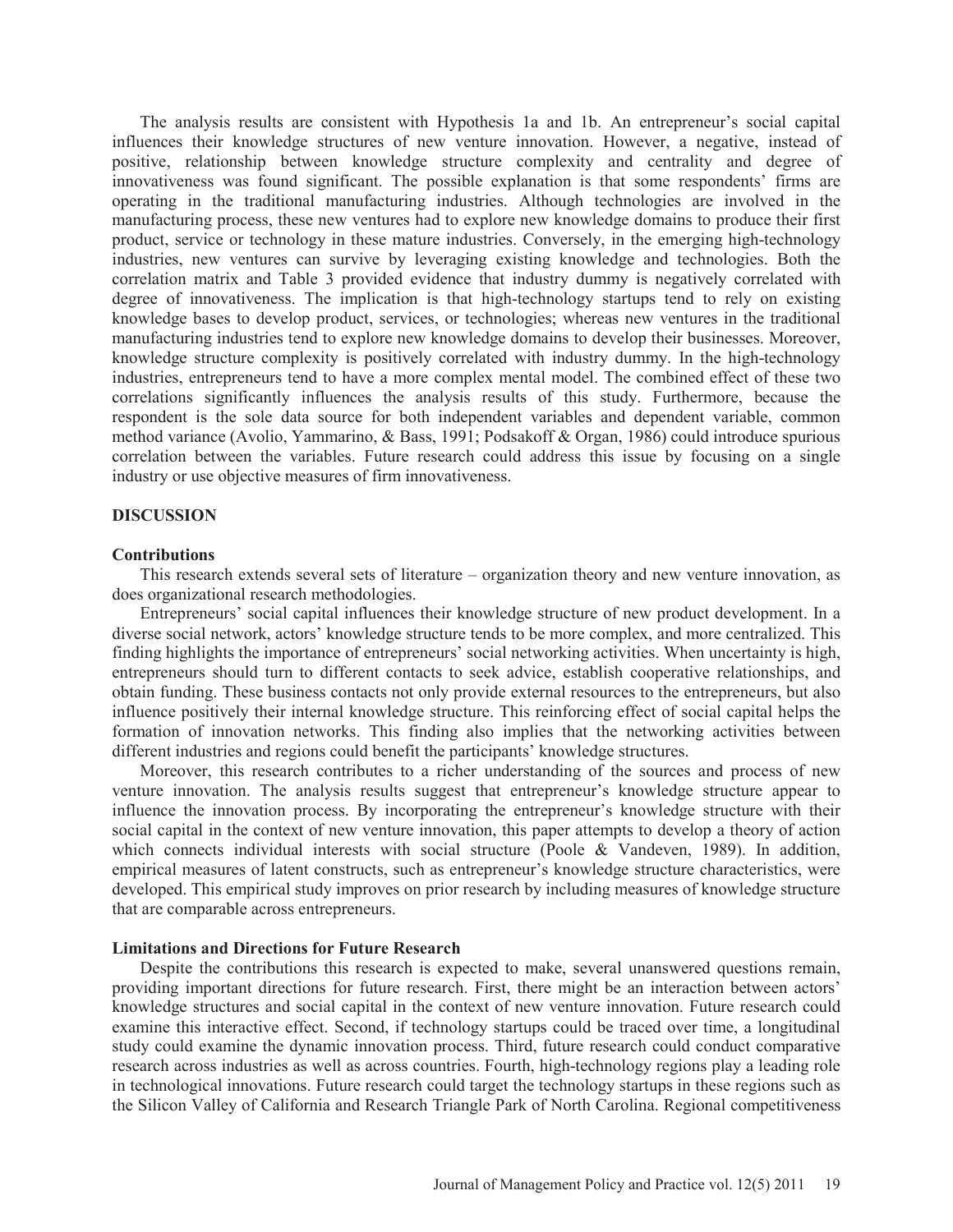continues to come from innovative networks. In an incubator park, local policy and service firms play key roles in establishing the scaffolding for the embedded entrepreneurs and their new ventures. Future research could study the effects of these institutions on the entrepreneurs' knowledge structures and social networks. Finally, assessing entrepreneurial knowledge structure's influence on innovation activities is a first step in exploring its impact on organizational outcomes. Further research could study the effects of entrepreneurs' knowledge structure on other organizational outcomes such as profitability, stock price, etc.

## **REFERENCES**

Anand, B. N., & Khanna, T. (2000). Do Firms Learn to Create Value? The Case of Alliances. *Strategic Management Journal,* 21, (3), 295-315.

Autio, E., Sapienza, H. J., & Almeida, J. G. (2000). Effects of Age at Entry, Knowledge Intensity, and Imitability on International Growth. *Academy of Management Journal,* 43, (5), 909-924.

Avolio, B., Yammarino, F., & Bass, B. (1991). Identifying Common Methods Variance with Data Collected from a Single Source - an Unresolved Sticky Issue. *Journal of Management,* 17, (3), 571-587.

Axelrod, R. (1976). *The Structure of Decision: The Cognitive Maps of Political Elites*, Princeton, NJ: Princeton University Press.

Bantel, K. A. (1998). Technology-Based "Adolescent" Firm Configurations: Strategy Identification, Context, and Performance. *Journal of Business Venturing,* 13, (3), 205-230.

Barney, J. (1991). Firm Resources and Sustained Competitive Advantage. *Journal of Management,* 17, (1), 99-120.

Baron, R. A., & Markman, G. D. (2003). Beyond Social Capital: The Role of Entrepreneurs' Social Competence in Their Financial Success. *Journal of Business Venturing,* 18, (1), 41-60.

Barringer, B. R., & Bluedorn, A. C. (1999). The Relationship between Corporate Entrepreneurship and Strategic Management. *Strategic Management Journal,* 20, (5), 421-444.

Bartunek, J. M., Gordon, J. R., & Weathersby, R. P. (1983). Developing ''Complicated'' Understanding in Administrators. *Academy of Management Review,* 8, (2), 273-284.

Batjargal, B. (2003). Social Capital and Entrepreneurial Performance in Russia: A Longitudinal Study. *Organization Studies,* 24, (4), 535-556.

Baum, J. A. C., Calabrese, T., & Silverman, B. S. (2000). Don't Go It Alone: Alliance Network Composition and Startups' Performance in Canadian Biotechnology. *Strategic Management Journal,* 21, (3), 267-294.

Belliveau, M., O'Reilly, C., & Wade, J. (1996). Social Capital at the Top: Effects of Social Similarity and Status on Ceo Compensation. *Academy of Management Journal,* 39, (6), 1568-1593.

Biemans, W. G. (1991). User and 3rd-Party Involvement in Developing Medical Equipment Innovations. *Technovation,* 11, (3), 163-182.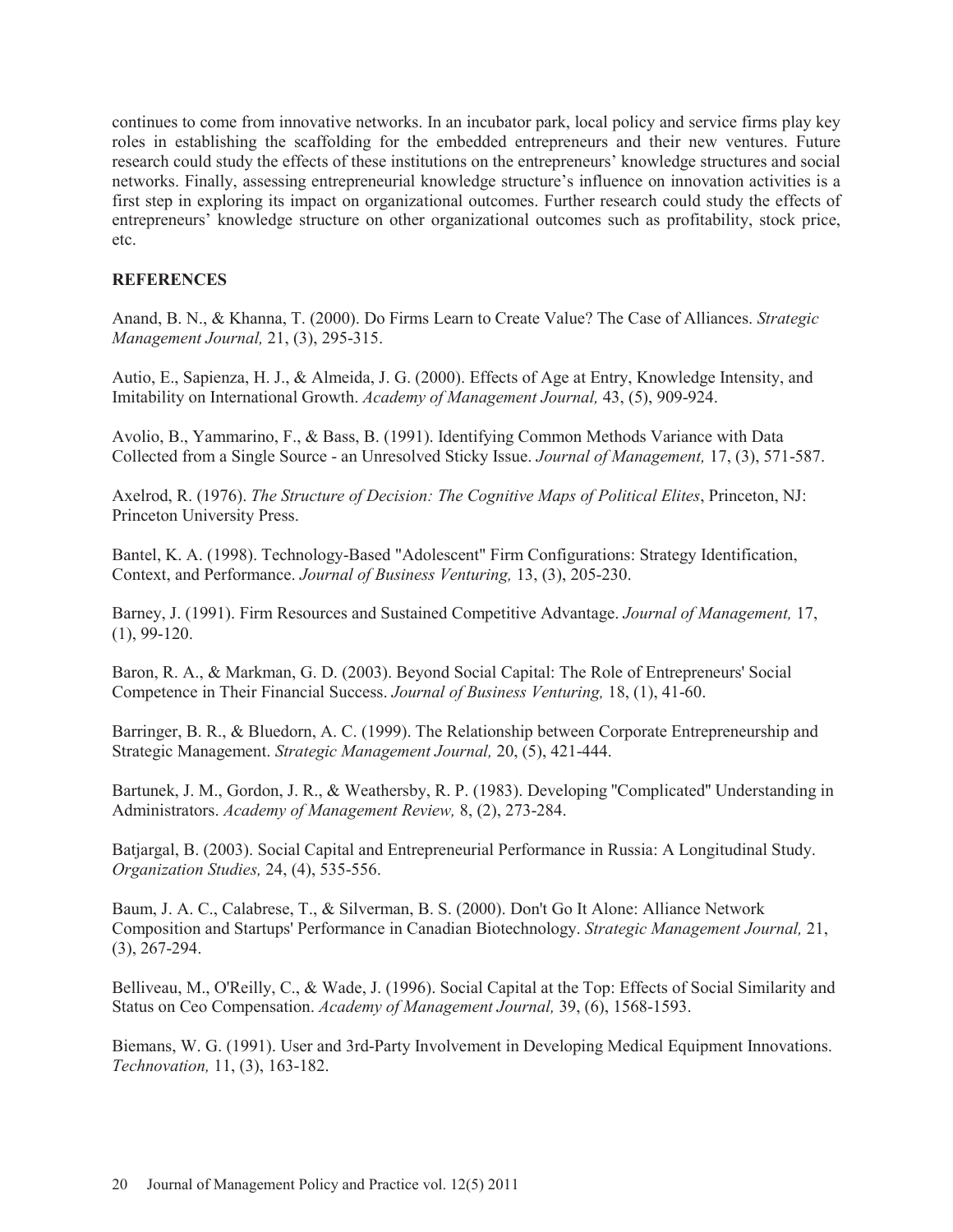Bijker, W. E., Pinch, T. J., & Hughes, T. P. (1990). *The Social Construction of Technology*, Cambridge, MA: MIT Press.

Bloomfield, B. P. (1986). *Modeling the World: The Social Constructions of Systems Analysts*, Oxford: Basil Blackwell.

Borgatti, S. P., Everett, M. G., & Freeman, L. C. (2002). *Ucinet for Windows: Software for Social Network Analysis*, Cambridge, MA: Analytic Technologies.

Bourdieu, P. (1985). The Forms of Capital. In J. G. Richardson (Ed.), *Handbook of Theory and Research for the Sociology of Education* (pp. 241–258), New York: Greenwood Press.

Carley, K., & Palmquist, M. (1992). Extracting, Representing and Analyzing Mental Models. *Social Forces,* 70, (3), 601-636.

Coleman, J. S. (1988). Social Capital in the Creation of Human Capital. *The American Journal of Sociology,* 94, (S1), 95-120.

Cooke, P., & Wills, D. (1999). Small Firms, Social Capital and the Enhancement of Business Performance through Innovation Programmes. *Small Business Economics,* 13, (3), 219-234.

Cooper, R. G. (1984). The Strategy-Performance Link in Product Innovation. *R & D Management,* 14, (4), 247-259.

Covin, J. G., Slevin, D. P., & Covin, T. J. (1990). Content and Performance of Growth-Seeking Strategies: A Comparison of Small Firms in High- and Low-Technology Industries. *Journal of Business Venturing,* 5, (6), 391-412.

Dakhil, M., & Clercq, D. D. (2004). Human Capital, Social Capital, and Innovation: A Multi-Country Study. *Entrepreneurship and Regional Development,* 16, (2), 107-147.

Eden, C., Ackermann, F., & Cropper, S. (1992). The Analysis of Cause Maps. *The Journal of Management Studies,* 29, (3), 309-324.

Eisenhardt, K. M., & Schoonhoven, C. B. (1990). Organizational Growth - Linking Founding Team, Strategy, Environment, and Growth among United-States Semiconductor Ventures, 1978-1988. *Administrative Science Quarterly,* 35, (3), 504-529.

Erickson, B. H. (2004). *A Report on Measuring the Social Capital in Weak Ties*, Ottawa, Canada: Policy Research Initiative.

Freeman, L. C. (1979). Centrality in Social Networks: Conceptual Clarification. *Social Networks,* 1, (1), 215-239.

Grant, R. M. (1996). Toward a Knowledge-Based Theory of the Firm. *Strategic Management Journal,* 17, (Winter Special Issue), 109-122.

Hall, J., & Hofer, C. W. (1993). Venture Capitalists' Decision Criteria in New Venture Evaluation. *Journal of Business Venturing,* 8, (1), 25-42.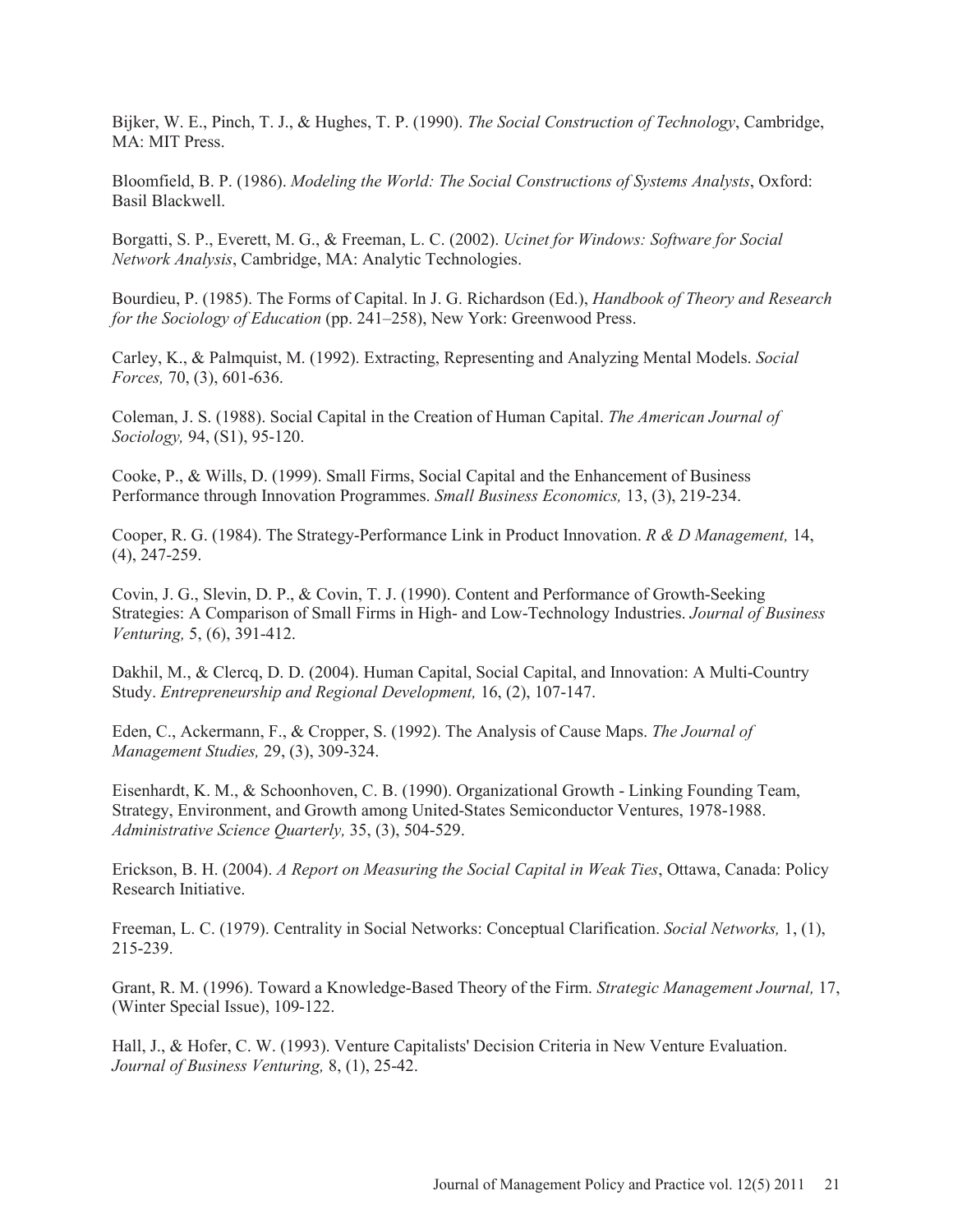Herron, L. (1990). *The Effects of Characteristics of the Entrepreneur on New Venture Performance*, Columbia, SC: University of South Carolina Press.

Hoskisson, R. E., Hill, C. W., & Kim, H. (1993). The Multidivisional Structure: Organizational Fossil or Source of Value. *Journal of Management,* 19, (2), 269-298.

Jacquemin, A. P., & Berry, C. H. (1979). Entropy Measure of Diversification and Corporate Growth. *Journal of Industrial Economics,* 27, (4), 359-369.

Kale, P., Singh, H., & Perlmutter, H. (2000). Learning and Protection of Proprietary Assets in Strategic Alliances: Building Relational Capital. *Strategic Management Journal,* 21, (3), 217-237.

Kraatz, M. S. (1998). Learning by Association? Interorganizational Networks and Adaptation to Environmental Change. *Academy of Management Journal,* 41, (6), 621-643.

Lin, N. (2001). *Social Capital: A Theory of Social Structure and Action*, Cambridge: Cambridge University Press.

Lin, N., & Dumin, M. (1986). Access to Occupations through Social Ties. *Social Networks,* 8, (4), 365- 385.

Lin, N., Fu, Y., & Hsung, R. (2001). The Position Generator: Measurement Techniques for Investigations of Social Capital. In N. Lin, K. Cook & R. S. Burt (Eds.), *Social Capital: Theory and Research* (pp. 57– 81), New York: Aldine de Gruyter.

Lyles, M. A., & Schwenk, C. R. (1992). Top Management, Strategy and Organizational Knowledge Structures. *Journal of Management Studies,* 29, (2), 155-174.

McDougall, P. P. (1989). International Versus Domestic Entrepreneurship: New Venture Strategic Behavior and Industry Structure. *Journal of Business Venturing,* 4, (6), 387-399.

Oliver, A. L. (2001). Strategic Alliances and the Learning Life-Cycle of Biotechnology Firms. *Organization Studies,* 22, (3), 467-489.

Palepu, K. (1985). Diversification Strategy, Profit Performance and the Entropy Measure. *Strategic Management Journal,* 6, (3), 239-255.

Peteraf, M. A. (1993). The Cornerstones of Competitive Advantage - a Resource-Based View. *Strategic Management Journal,* 14, (3), 179-191.

Podsakoff, P., & Organ, D. (1986). Self-Reports in Organizational Research - Problems and Prospects. *Journal of Management,* 12, (4), 531-544.

Poole, M. S., & Vandeven, A. H. (1989). Using Paradox to Build Management and Organization Theories. *Academy of Management Review,* 14, (4), 562-578.

Powell, W. W., Koput, K. W., Bowie, J. I., & Smith-Doerr, L. (2002). The Spatial Clustering of Science and Capital: Accounting for Biotech Firm-Venture Capital Relationships. *Regional Studies,* 36, (3), 291- 305.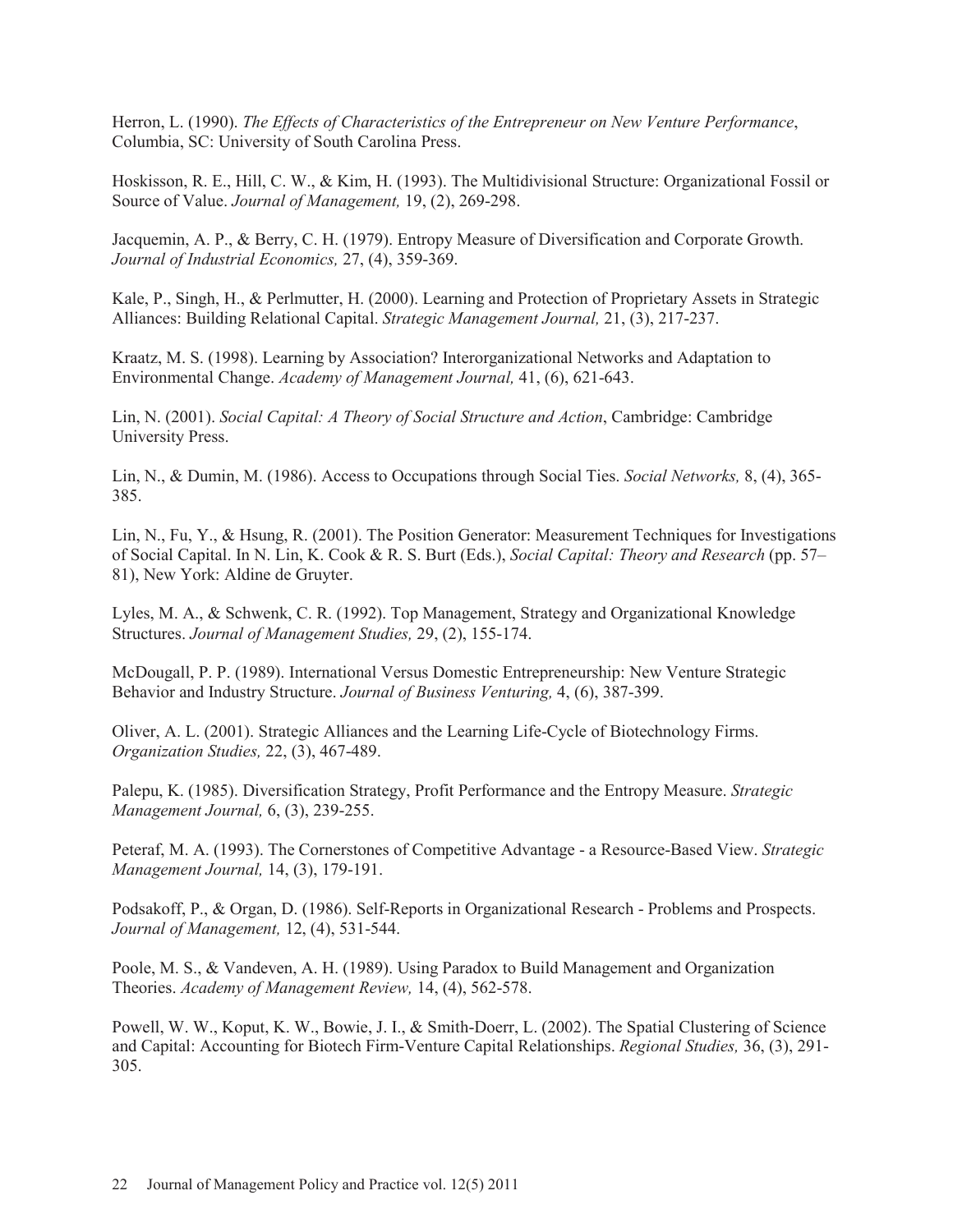Powell, W. W., Koput, K. W., & Smith-Doerr, L. (1996). Interorganizational Collaboration and the Locus of Innovation: Networks of Learning in Biotechnology. *Administrative Science Quarterly,* 41, (1), 116- 145.

Sapienza, H. (1992). When Do Venture Capitalists Add Value? *Journal of Business Venturing,* 7, (1), 9- 27.

Saxenian, A. (1994). *Regional Advantage*, Boston, MA: Harvard Business School press.

Shan, W., Walker, G., & Kogut, B. (1994). Interfirm Cooperation and Startup Innovation in the Biotechnology Industry. *Strategic Management Journal,* 15, (5), 387-394.

Shane, S., & Stuart, T. (2002). Organizational Endowments and the Performance of University Start-Ups. *Management Science,* 48, (1), 154-170.

Shane, S., & Venkataraman, S. (2000). The Promise of Entrepreneurship as a Field of Research. *Academy of Management. The Academy of Management Review,* 25, (1), 217-226.

Slater, S. F., & Narver, J. C. (1999). Market-Oriented Is More Than Being Customer-Led. *Strategic Management Journal,* 20, (12), 1165-1168.

Smith, K. G., Collins, C. J., & Clark, K. D. (2005). Existing Knowledge, Knowledge Creation Capability, and the Rate of New Product Introduction in High-Technology Firms. *Academy of Management Journal,*  48, (2), 346-357.

Stuart, R. W., & Abetti, P. A. (1990). Impact of Entrepreneurial and Management Experience on Early Performance. *Journal of Business Venturing,* 5, (3), 151-162.

Stuart, T. E. (2000). Interorganizational Alliances and the Performance of Firms: A Study of Growth and Innovation Rates in a High-Technology Industry. *Strategic Management Journal,* 21, (8), 791-811.

Swan, J. (1995). Exploring Knowledge and Cognitions in Decisions About Technological Innovation: Mapping Managerial Cognitions. *Human Relations,* 48, (11), 1241-1270.

Swan, J. (1997). Using Cognitive Mapping in Management Research: Decisions About Technical Innovation. *British Journal of Management,* 8, (2), 183-198.

Teece, D. J., Pisano, G., & Shuen, A. (1997). Dynamic Capabilities and Strategic Management. *Strategic Management Journal,* 18, (7), 509-533.

Thompson, J. (1967). *Organization in Action: Social Science Bases of Administrative Theory*, New York: McGraw-Hill.

Todtling, F., & Kaufmann, A. (2002). Smes in Regional Innovation Systems and the Role of Innovation Support--the Case of Upper Austria. *Journal of Technology Transfer,* 27, (1), 15-26.

Tyler, B. B., & Gnyawali, D. R. (2002). Mapping Managers' Market Orientations Regarding New Product Success. *The Journal of Product Innovation Management,* 19, (4), 259-276.